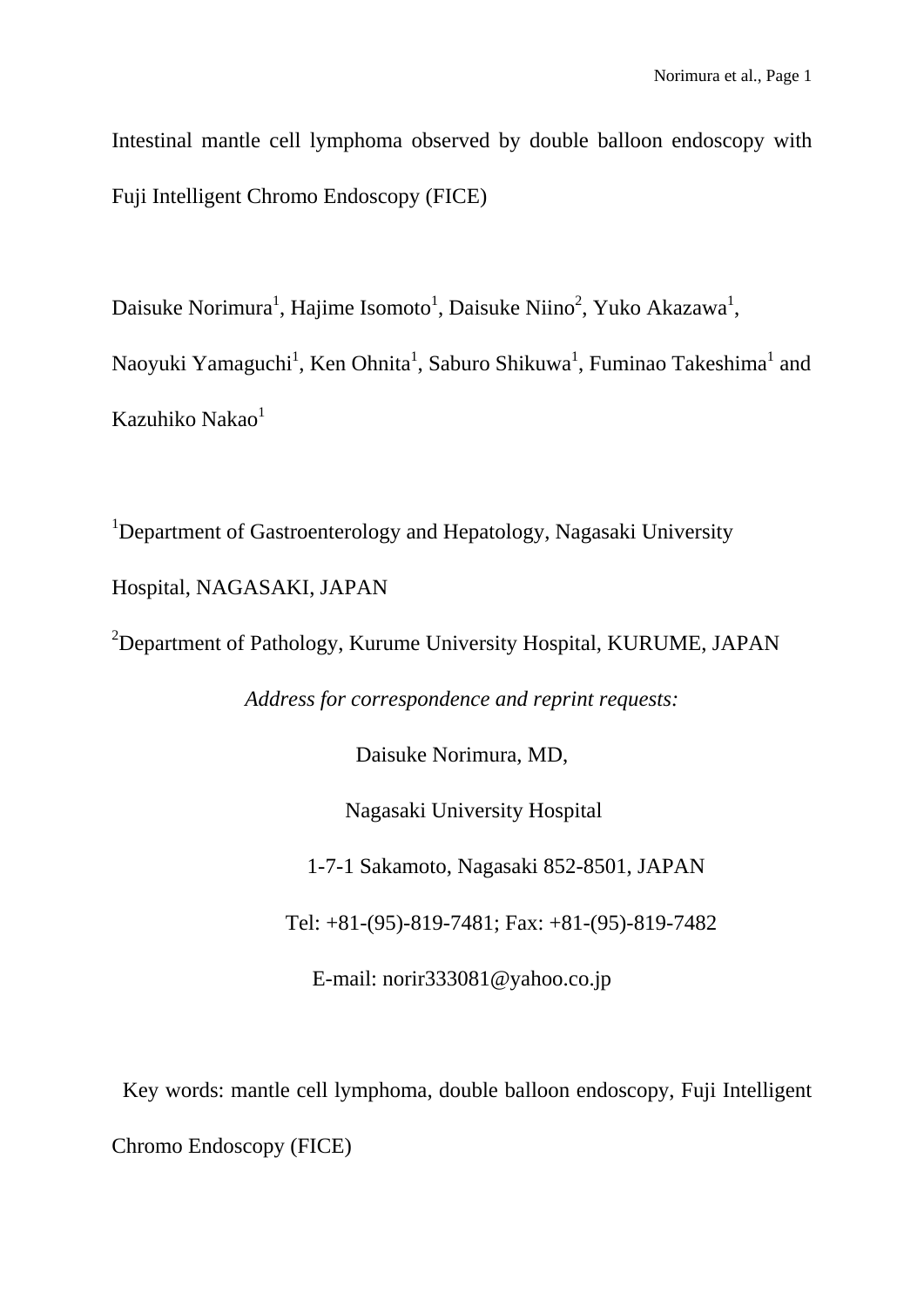Mantle cell lymphoma rarely occurs in the gastrointestinal (GI) tract, although other B-cell derived non-Hodgikin lymphoma often occurs there. According to previous reports, gastrointestinal spread of mantle cell lymphoma frequently involves the colorectum and stomach, whereas reports of small intestinal involvement were rare. Consistent with preceding reports<sup>1)-3)</sup>, endoscopic features of colorectal and small intestinal spread of mantle cell lymphoma showed the presence of multiple lymphomatous polyposis in the lower ileum and colorectum. Prior reports has described cases of gastrointestinal mantle cell lymphoma by using advanced endoscopic imaging technologies<sup>1)-3)</sup>, however observation of double balloon endoscopy with Fuji Intelligent Chromo Endoscopy (FICE) in small intestinal mantle cell lymphoma has not been reported to date. We report a rare case of the intestinal mantle cell lymphoma diagnosed by capsule endoscopy and double balloon endoscopy with FICE, providing new endoscopic imaging of this type of gastrointestinal lymphoma.

A 66-year-old man was admitted to our hospital due to anemia and tarry stool. Upper GI endoscopy and total colonoscopy had no remarkable changes. Capsule endoscopy showed the elevated lesions in the distal ileum, and double balloon endoscopy was undertaken for further examination. Double balloon endoscopy showed the reddish irregular elevated mass lesion with giant folds in the distal ileum and FICE highlighted superficial vessels (A, B). Multiple small polypoid lesions were spread in the distal ileum and FICE could identify them clearly as whitish small nodules (C, D). Endoscopic biopsy specimens taken from the mass lesion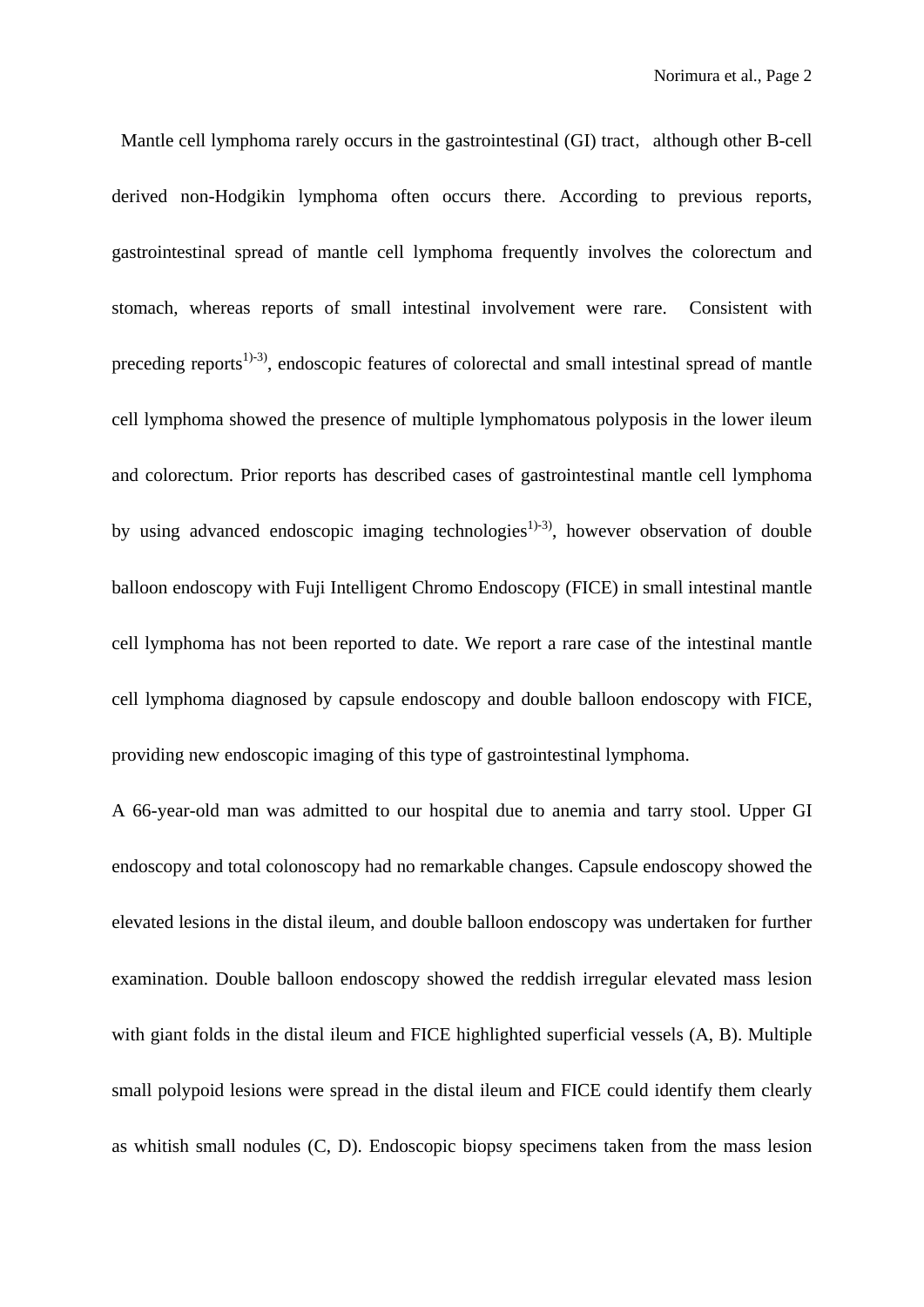and small polypoid lesions showed the follicular structures within the thick mantle layer under the mucosa, consisting of medium sized abnormal lymphoid cells with dense nuclei (E). Immunohistochemical analysis revealed that the medium sized abnormal lymphoid cells were positive for Cyclin D1 (F), CD5, CD20, Bcl-1 and Bcl-2, but negative for CD3 and CD10. Based on histopathological and immunophenotypic findinds, a diagnosis of intestinal mantle cell lymphoma was made.

## Reference

- 1) Hotta K, Oyama T, Kitamura Y et al: Mantle cell lymphoma presenting as multiple lymphomatous polyposis spreading widely to the small intestine. Endoscopy. 2007; 39: E347-3485.
- 2) Penyige J, Farczadi E, Boer K et al. A rare intestinal malignancy : mantle cell lymphoma. Endoscopy. 2007; 39: E60.
- 3) Yumori A, Okubo H, Takahashi H et al. Gastrointestinal: mantle cell lymphoma diagnosed by balloon enteroscopy. Journal of Gastroenterology and Hepatology 2008; 23: 1623.